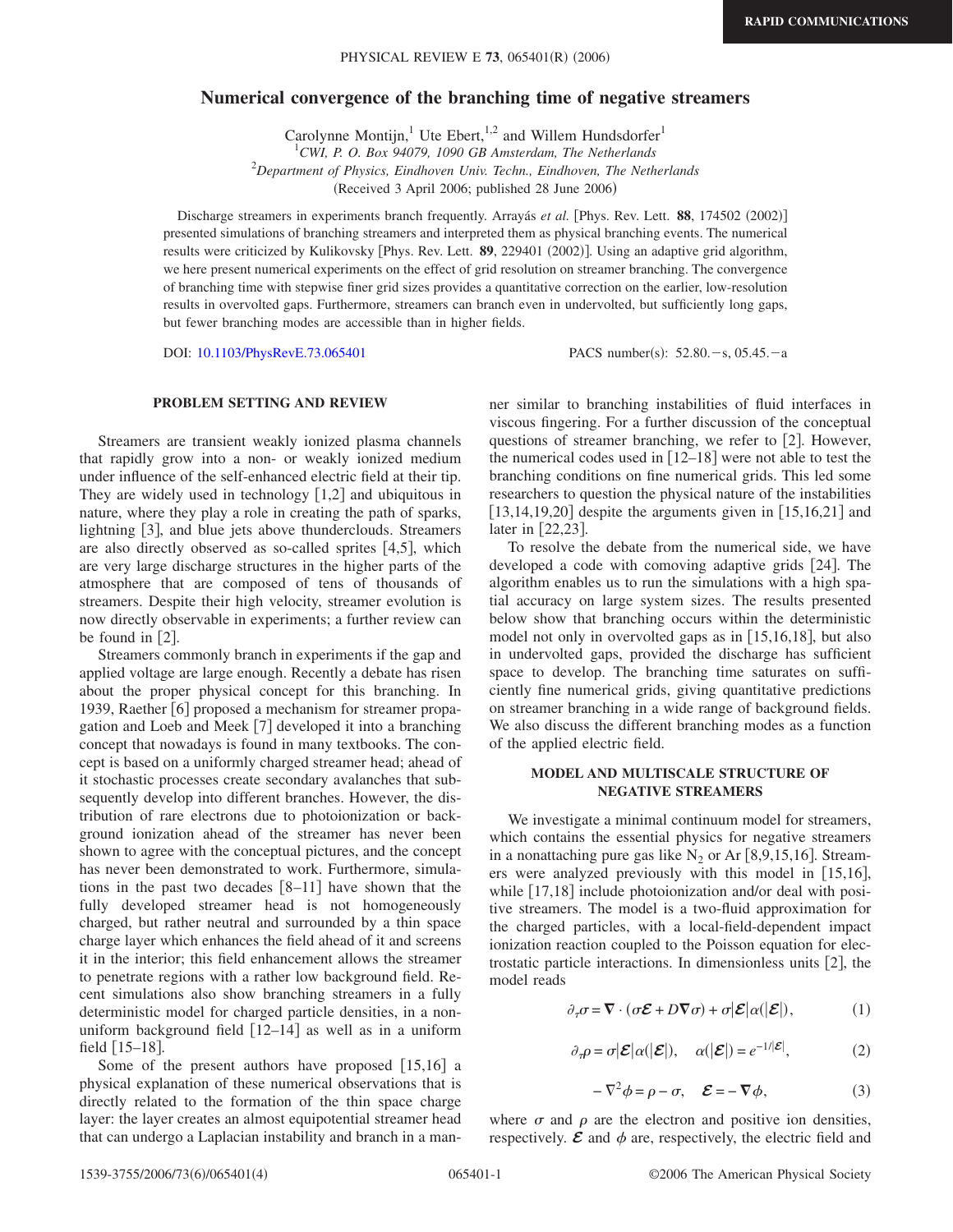potential,  $D$  is the electron diffusion coefficient, and  $\tau$  is the dimensionless time. The characteristic scales in this model depend on the neutral gas density; therefore the simulation results can be applied to high-altitude sprite discharges at low pressures as well as to high-pressure laboratory experiments.

We study the model in cylindrical symmetry in effectively two dimensions, namely, in the coordinate *z* between the electrodes and in the radial coordinate *r*. This suppresses nonsymmetric instability modes. In a strict mathematical sense, the time of branching in this cylindrical geometry is an upper bound for the branching time in a genuine threedimensional (3D) system [21]. On the other hand, the particular instability modes will affect only the streamer configuration after branching, but not the time at which the single streamer reaches its unstable state. Therefore, we expect our predictions for the streamer branching time to be a very good approximation despite the symmetry constraint. Of course, for the evolution after branching, genuine 3D simulations should be used.

A planar cathode is placed at *z*=0 and a planar anode at  $z=L_z$ . The potential at the electrodes is fixed,  $\phi(r,z=0,\tau)$  $= 0$ ,  $\phi(r, z = L_z, \tau) = \phi_0 > 0$ , generating a background electric field with strength  $|\mathcal{E}_b| = \phi_0 / L_z$  along the negative *z* direction. The streamer is initiated by an electrically neutral Gaussian ionization seed on the axis of symmetry at the cathode  $(r = z = 0)$ . There is no background ionization far from the initial seed.

We impose homogeneous Neumann conditions for the electron density at all boundaries. This results in a net inflow of electrons from the cathode if the streamer is attached to it [15,24]. In practice, the computational volume is restricted in the radial direction by a boundary  $L_r$  sufficiently far away not to disturb the solution near and in the streamer. Moreover, we choose the interelectrode distance  $L<sub>z</sub>$  so large that the streamer is not affected by the anode proximity for the results shown.

Streamers contain a wide range of spatial scales, from the very extended nonionized medium on which the Poisson equation has to be solved through the length of the conducting channel and its width up to the inner structure of the thin space charge layer around the streamer head.

Moreover, the region just ahead of the streamer, where the field is substantially enhanced and the electron density is low, is highly unstable, in the sense that a small ionized perturbation will grow much more rapidly than in the mere background field. This unstable region ahead of the streamer tip is commonly referred to as the *leading edge* [25,26]. It requires special care when considering numerical methods [24,26]. Accurate simulations of streamers therefore pose a great computational challenge.

#### **NUMERICAL ALGORITHM**

In order to deal efficiently with the numerical challenges posed by this model, it has been implemented in a numerical code using adaptive grid refinements. We recall the essential features of this algorithm and refer to  $\lceil 24 \rceil$  for further details. The spatial discretizations are based on finite volumes, using a flux-limiting scheme to prevent spurious oscillations in the results near steep gradients. The time stepping is performed with a two-stage explicit Runge-Kutta method.

Using an explicit time-stepping method allows us to decouple the computational grids for the continuity equations  $(1)$  and  $(2)$  on the one hand from those for the Poisson equation (3) on the other hand. The particle densities are first updated on a series of nested, stepwise refined grids. The resulting electric field on that same series of grids is then computed through the Poisson equation for the electric potential, which in turn is solved on a different series of nested grids  $|27|$ .

Adequate refinement criteria for the continuity and for the Poisson equation lead to a grid distribution which is especially designed to cope adequately and efficiently with the difficulties inherent to both type of equations. More specifically, the refinement criterion for the grids for the Poisson equation is based on an error estimate for the solution. The refinement criterion for grids for the continuity equations uses a curvature monitor of the solution. Moreover, it takes explicitly into account the leading edge.

The refinement criterion is computed at each time step, in such a way that the series of nested, consecutively refined grids move with the solution. Special care has been taken that the discretizations as well as the mapping of the solution from one grid to the other are charge conserving.

## **RESULTS**

The adaptive grid refinement procedure enables us to resolve the streamer with very high accuracy, and thus to investigate the dependence of the branching process on the numerical grid. The results are obtained on increasingly finer grid sizes  $h_f$ , always taking the same coarsest mesh width  $h_c$ for both the continuity and the Poisson equations. If the branching were of numerical nature, we would expect that branching times on increasingly finer grids would not converge.

We first consider a negative streamer in a dimensionless overvolted background field of  $|\mathcal{E}_b|$  =0.5 corresponding to 100 kV/cm in  $N_2$  at atmospheric pressure in a gap of  $L_z$ =2048 (4.6 mm) as previously in [15,16]. The initial seed is as in  $[16]$ , namely, a Gaussian ionization distribution with amplitude  $10^{-4}$  (5 ×  $10^{10}$  cm<sup>-3</sup>) and characteristic radius of 10 (23  $\mu$ m).

While  $[15]$  used a uniform grid of  $h=2$  and  $[16]$  one of  $h=1$ , we now perform computations on a finest grid as small as  $h_f = 1/8$ , i.e., more than a decade finer. More precisely, the coarsest mesh width is set to  $h<sub>c</sub>=2$ , and the finest one to  $h_f = 2, 1, \ldots, 1/8$ . Furthermore, a better numerical scheme is used: flux limiting [24] rather than third-order upwind  $|15,16|$ .

Before branching, at  $\tau = 275$ , Fig. 1 shows that there is a quantitative difference between the results on a mesh with  $h_f$ =1 and the finer ones. On a coarse mesh, numerical diffusion smears the space charge layer out. Numerical diffusion is aggrevated when the flux limiter switches to the diffusive first order scheme in regions with large gradients (relative to the coarse mesh). This makes the field enhancement at the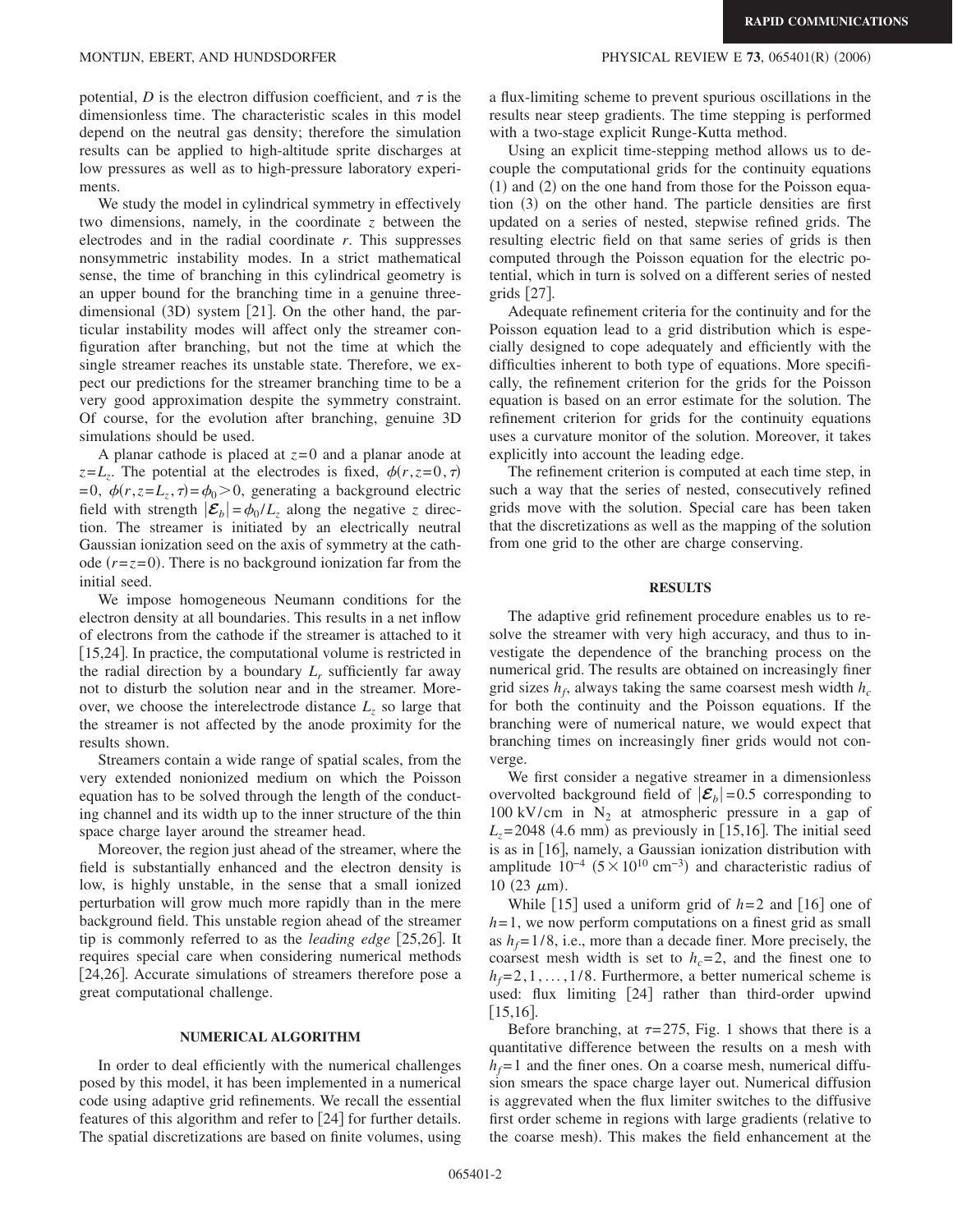

FIG. 1. (Color online) Electron density distribution computed on different finest grids, from left to right  $h_f = 1$ , 1/2, 1/4, and 1/8; (a) before branching, at  $\tau = 275$ ; (b) just after the respective branching time. In all cases the same restricted part of the total computational domain is shown.

streamer tip and the field screening in the streamer body less efficient. Consequently, the ionization reaction in the streamer body stays significant in an overvolted gap, and the electron density in the streamer body can become higher on a coarser mesh. Figure 1 shows that on meshes finer than 1/2, the results are the same during streamer propagation. It is only after branching that different states are observed on those very fine grids. However, the time of branching converges within this range of mesh widths  $h_f$  as shown in Fig. 2.

We now present results on negative streamers evolving in an undervolted field of  $|\mathcal{E}_b|$  = 0.15, corresponding to 30 kV/cm for  $N_2$  at atmospheric pressure. Here "undervoltage" means that an avalanche would not evolve into a streamer [28], but we show that an already existing streamer not only propagates, but can even branch. We use an electrically neutral, dense, and relatively wide Gaussian ionization seed at the cathode, with a maximum of  $1/4.8$   $(10^{14} \text{ cm}^{-3})$ , and a characteristic radius of 100 (230  $\mu$ m). The gap length and width are set to  $L_z = 2L_r = 2^{15} = 32\,768\,$  (7.5 cm).

The coarsest mesh width is set to  $h_c$ =64, and the finest one to  $h_f = 8$ , 4, and 2. When a finest mesh of 8 is used, the



FIG. 2. Branching time in a background field  $|\mathcal{E}_b|$  = 0.5 as function of the finest mesh size  $h_f = 2$ , 1, 1/2, 1/4, 1/8.



FIG. 3. (Color online) Electron density distribution before and just after streamer branching in a background field  $|\mathcal{E}_b|$  =0.15, computed on different finest mesh sizes  $h_f = 8$ , 4, and 2 as indicated over the plots. The upper snapshots at  $\tau = 10000$  are taken before branching and the lower ones after branching, at time  $\tau = 11\,250$ . The contours correspond to the same density levels.



FIG. 4. (Color online) Zoom into the streamer head during branching. (a)  $|\mathcal{E}_b|$  =0.5 as in Fig. 2,  $h_f$  = 1/8, for consecutive steps  $\tau$ =325,350,375. (b)  $|\mathcal{E}_b|$ =0.15 as in Fig. 3,  $h_f$ =2, for  $\tau$ =10 250, 10 750, 11 250. Contour lines (thick) of net charge density and equipotential lines (thin) are shown as a function of radius *r* and appropriate *z*. The spacing of the charge contour levels is 0.16 in the overvolted and 0.004 in the undervolted case. The spacing of equipotential lines is 5 in both cases.